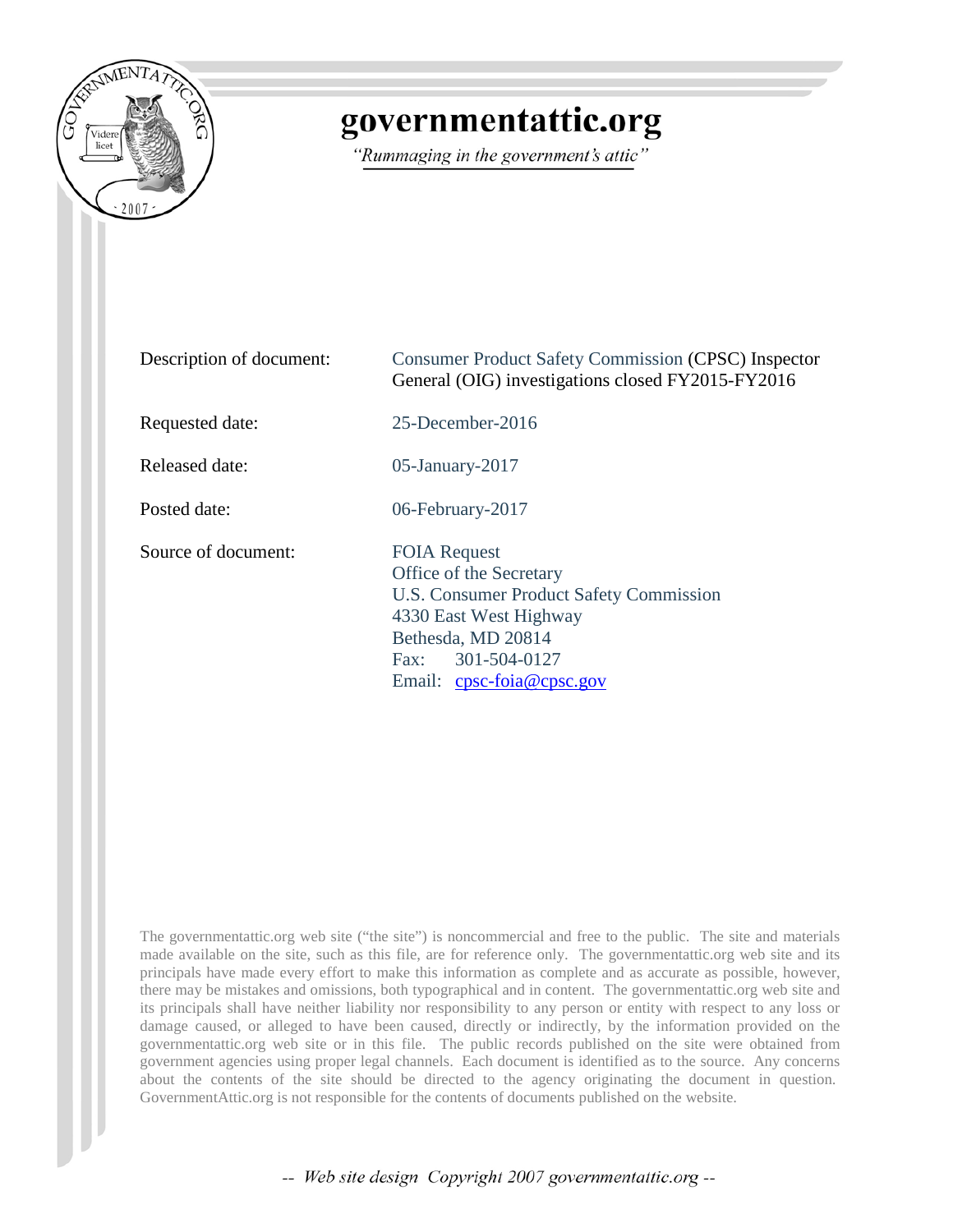

**U.S. CONSUMER PRODUCT SAFETY COMMISSION** 

4330 EAST WEST HIGHWAY BETHESDA, MARYLAND 20814-4408

Alberta E. Mills Office of the Secretariat Office of the General Counsel

Tel: 301-504-7479 Fax: 301-504-0127 Email: amills@cpsc.gov

January 05, 2017

**RE:** Freedom of Information Act Request (FOIA) #17-F-00135: A copy or printout of the list of CPSC OIG investigations closed during calendar year 2015 and calendar year 2016 (See Request for Details)

Thank you for your Freedom of Information Act (FOIA) request seeking the above referenced information from the U.S. Consumer Product Safety Commission ("Commission").

In response to your request, please find enclosed a list of CPSC OIG investigations closed during calendar years 2015 and 2016.

I trust that this information fully satisfies your request. If you need any further assistance or would like to discuss any aspect of your request please do not hesitate to contact me at 301-504-7479, email, amills@cpsc.gov for any further assistance and to discuss any aspect of your request. Additionally, you may contact the Office of Government Information Services (OGIS) at the National Archives and Records Administration to inquire about the FOIA mediation services they offer. The contact information for OGIS is as follows: Office of Government Information Services, National Archives and Records Administration, 8601 Adelphi Road-OGIS, College Park, Maryland 20740-6001, e-mail at ogis@nara.gov; telephone at 202-741-5770; toll free at 1-877-684-6448; or facsimile at 202-741-5769.

Processing your request, including searching files and preparing this information cost the Commission \$30.00. In this instance, we waived the charges. This completes the processing of your request.

Sincerely,

Albert

Alberta E. Mills

**Enclosure** 

CPSC Hotline: 1-800-638-CPSC (2772) \* CPSC's Web Site: http://www.cpsc.gov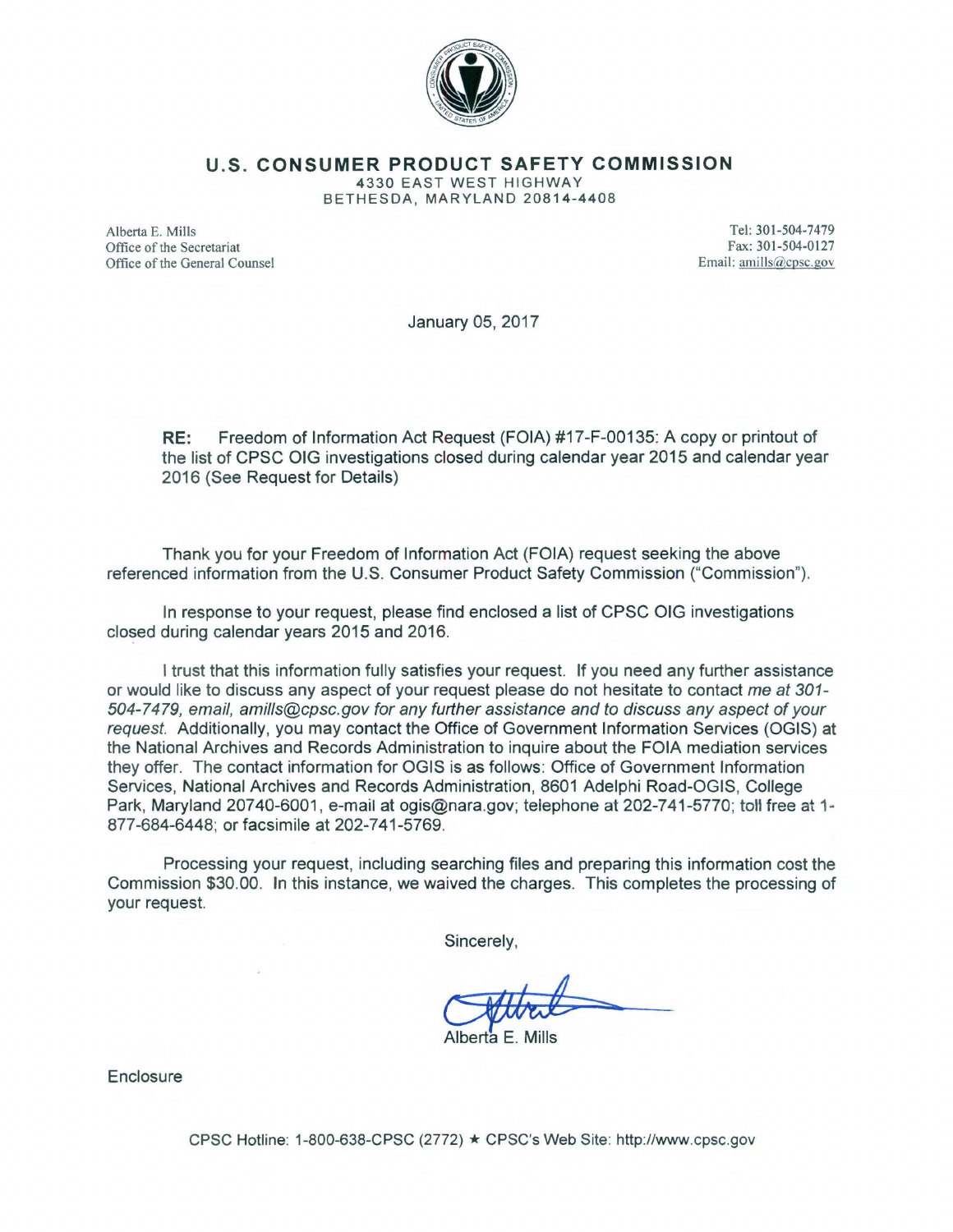## REPORTABLE INVESTIGATIONS CLOSED IN FY 15 &16

14-010 Alleged Misuse of Position and Official Time - an allegation was received indicating that a CPSC management official was abusing his position and official time by spending duty time engaging in an otherwise authorized outside activity and otherwise abusing his authority. Preliminary investigation indicated that there was no basis for a formal investigation. The case was closed on December 17, 2014.

15-001 Allegation of Employee Misconduct - an allegation was received by this office indicating that subject had improperly used his government issued Blackberry. Preliminary investigation determined that this matter did not fit the traditional definition of "fraud, waste, abuse, or mismanagement" and was thus outside the jurisdiction of this office. Case closed on October 10, 2014.

15-002 Allegation of Mismanagement - an allegation was received by this office that agency management had mismanaged the CPSC's Voluntary Leave Transfer program. Preliminary investigation determined that the evidence available did not support the existence of a prima face case. Case closed on December 11, 2014.

15-003 Allegation of Mismanagement - an allegation of mismanagement, based on the complainant's non-selection for a position, was received by this office. Preliminary investigation determined that there was insufficient evidence to establish a prima facie case. Case closed on February 3, 2015.

15-04 Alleged Misuse of Government Resources and Official Time -An allegation was received indicating that a CPSC management official was using official time and office equipment to engage in an otherwise authorized outside activity. Preliminary investigation indicated that this matter did not rise to a level requiring OIG involvement and the case was transferred to agency management.

16-001 Allegation of Misconduct by an Agency Employee – An allegation was received regarding an agency FOIA response which was stored on cpsc.net in such a way that it was accessible (and searchable) by agency employees who did not have a need to know about the Pll it contained. A preliminary investigation determined that the pdf file did contain Pll, that the method in which the Pll was stored allowed it to be accessed by agency staff that did not have a legitimate reason to access the Pll, and that this particular circumstance did not fit the traditional jurisdiction of "fraud, waste, abuse, or mismanagement" as applied to OIG operations. In light of the above, OIG transferred this matter to